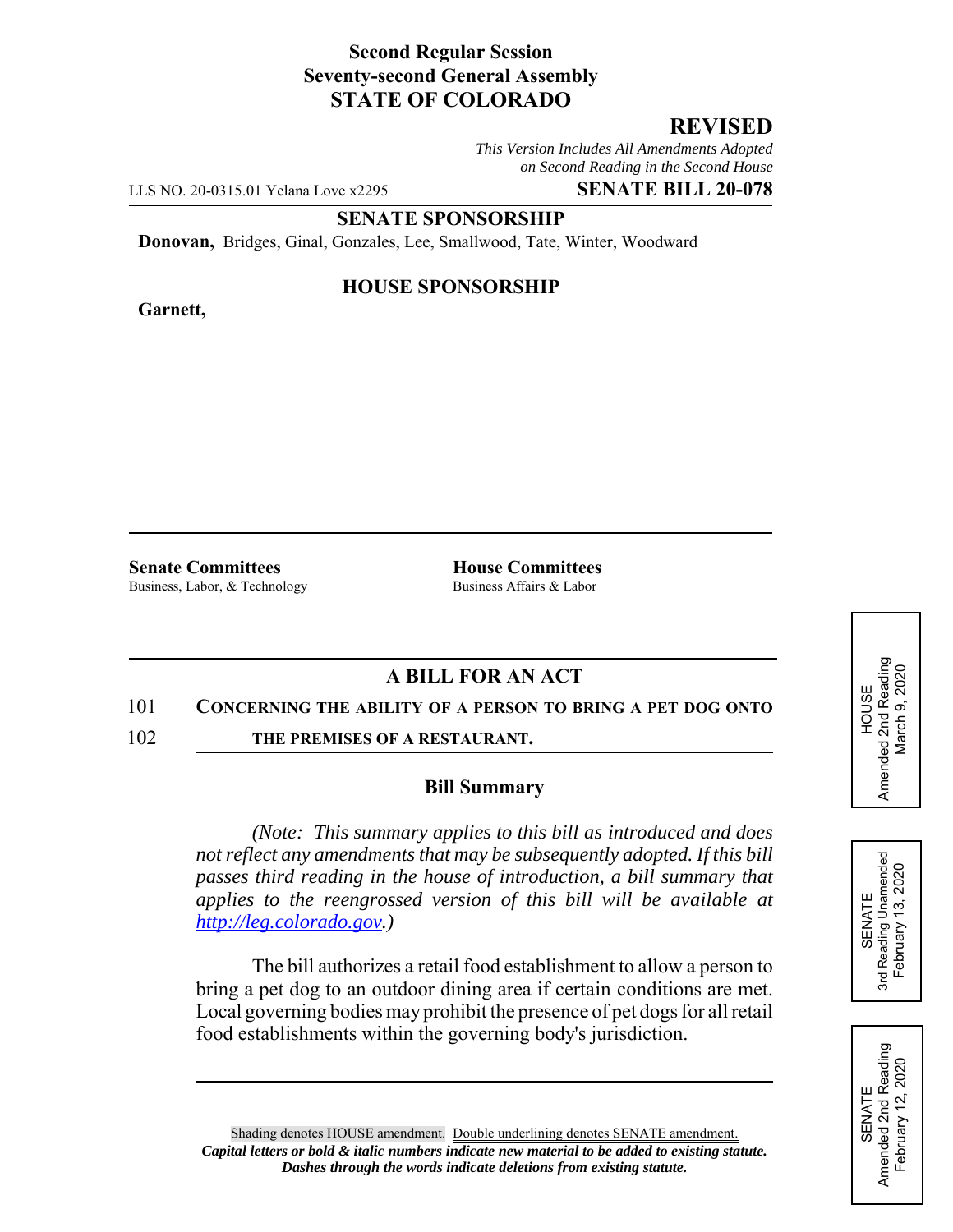*Be it enacted by the General Assembly of the State of Colorado:*

 **SECTION 1. Legislative declaration.** The general assembly hereby finds and declares that Gia; Henry; Sassy and Pepe; Lucy; Brown Sugar; Padda; Myles; Queso, Simo, and Opie; Enzo; Hattie; George; Charlie; Punky; Gary, Bill Murray, and Maggie; and Cleo are in strong support of this act.

 **SECTION 2.** In Colorado Revised Statutes, **add** 25-4-1615 as follows:

 **25-4-1615. Pet dogs in retail food establishments - prohibited - exceptions.** (1) EXCEPT AS SPECIFIED IN SUBSECTION (3) OF THIS SECTION, A PERSON MAY HAVE A PET DOG IN AN OUTDOOR DINING AREA OF A RETAIL FOOD ESTABLISHMENT IF:

 (a) THE RETAIL FOOD ESTABLISHMENT ELECTS TO ALLOW PET DOGS 14 IN ITS OUTDOOR DINING AREA;

 (b) A SEPARATE ENTRANCE IS PRESENT THROUGH WHICH THE PET DOG ENTERS AND EXITS THE OUTDOOR DINING AREA WITHOUT PASSING 17 THROUGH THE RETAIL FOOD ESTABLISHMENT;

 (c) THE PERSON DOES NOT ALLOW THE PET DOG ON CHAIRS, BENCHES, SEATS, OR OTHER FURNITURE OR FIXTURES;

20 (d) THE OUTDOOR DINING AREA IS NOT USED FOR FOOD OR DRINK PREPARATION; EXCEPT THAT AN EMPLOYEE OF THE RETAIL FOOD ESTABLISHMENT MAY REFILL A BEVERAGE GLASS IN THE OUTDOOR DINING 23 AREA FROM A PITCHER OR OTHER CONTAINER;

 (e) THE PET DOG IS ON A LEASH OR CONFINED IN A PET CARRIER 25 AND IS UNDER THE CONTROL OF A PERSON;

 (f) THE LICENSEE OF THE RETAIL FOOD ESTABLISHMENT ENSURES COMPLIANCE WITH LOCAL ORDINANCES RELATED TO SIDEWALKS, PUBLIC